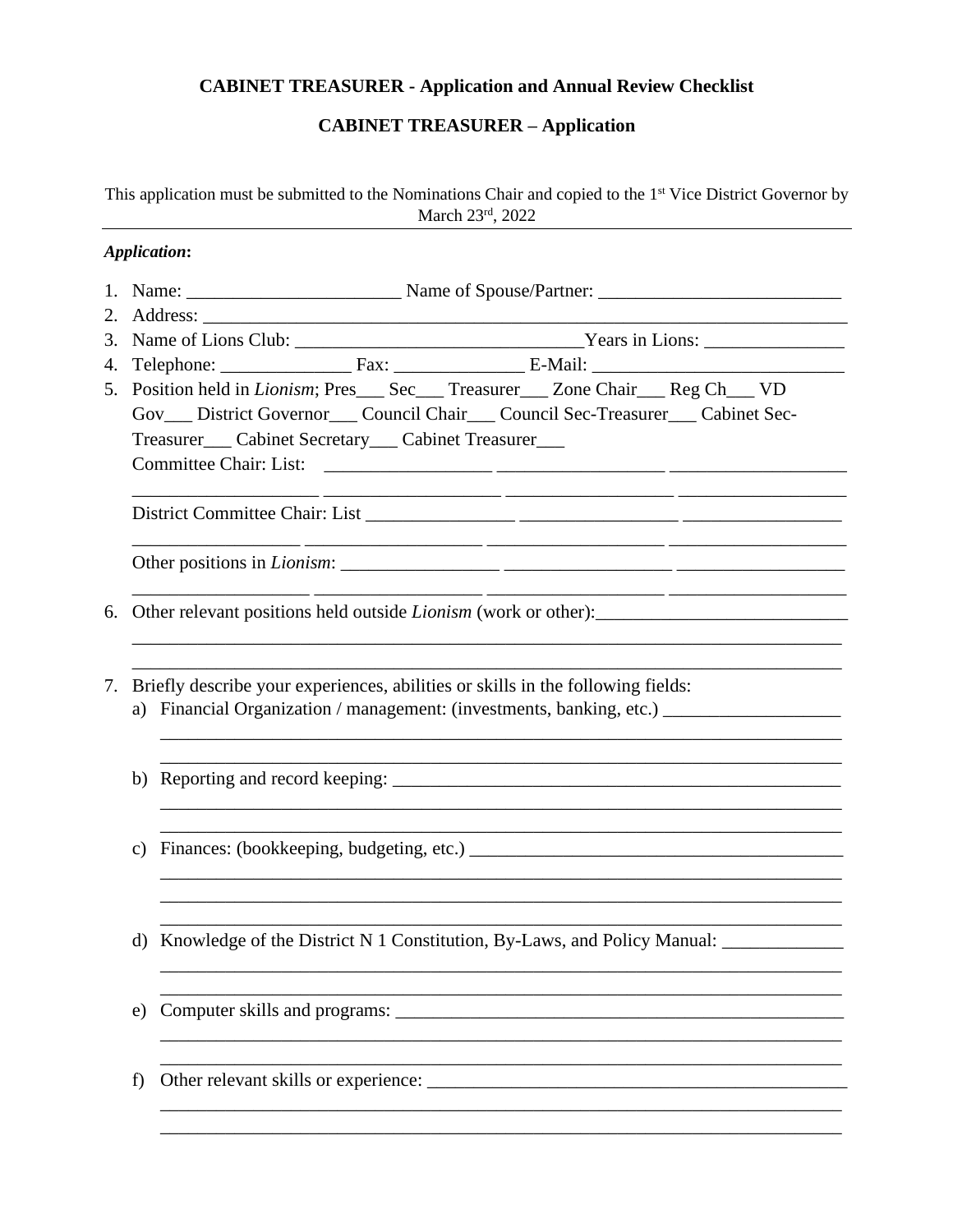8. REFERENCES: Please provide letters from your Club President and one other District N 1 Lion

| Name:    | Signature:    |
|----------|---------------|
| Address: | Phone Number: |

 $E$ -Mail:

*Purpose* - To prepare and provide District N 1 with accurately presented financial records, budgeting comparisons and directive assistance and direction in financial strategic planning activities

*Selection Criteria* - Elected at Annual Meeting, from a pool of qualified Candidates as recommended by the Finance Committee in consultation with the Auditor, by vote of District N 1 voting delegates or in the absence of qualified applicants, by a one (1) year appointment of the incoming District Governor in consultation with the Finance committee.

*Term* - One (1) year,

*Supervised By* - District Governor and District Cabinet

*Evaluation* - Review by Finance Committee of Checklist and the duties as defined under By-laws Article III Section 4.2

**Position Requirements** - Financial background and/or bookkeeping procedure experience with good Lions knowledge

## *Responsibilities& Performance Goals*

- o Review issues and requests as directed by the District governor and District Cabinet
- o Regularly monitors expenditures and revenues and prepares comparative statements.
- o Provides background in financial strategic planning activities.
- o Attend Cabinet Meetings held at least four (4) times annually, to present current statements, and District Governor Team and Committee meetings as requested
- o Monitor expense claims for compliance to Policy
- o Meet deadlines
- $\circ$  Ensures that District N 1 has the tools for effective planning processes in place that provides appropriate alignment of financial resources with strategic directions.
- o Provide direction and knowledge to the District Governor and District N 1 members on all matters pertaining to financial operating procedure according to the laws of Canada, of Lions Clubs International and District N 1.
- o Oversees short and long term investments as well as Restricted or reserved funds.
- o Recommend to and serve on the Finance Committee including but not limited to assist in the preparation of District N 1's annual budget.
- o Assesses District N 1's financial requirements on a continuous basis and recommend strategies and measures to increase District N 1's overall level of resources to the Cabinet and the Lions of District N 1 that will sustain current and future programs and educational needs.